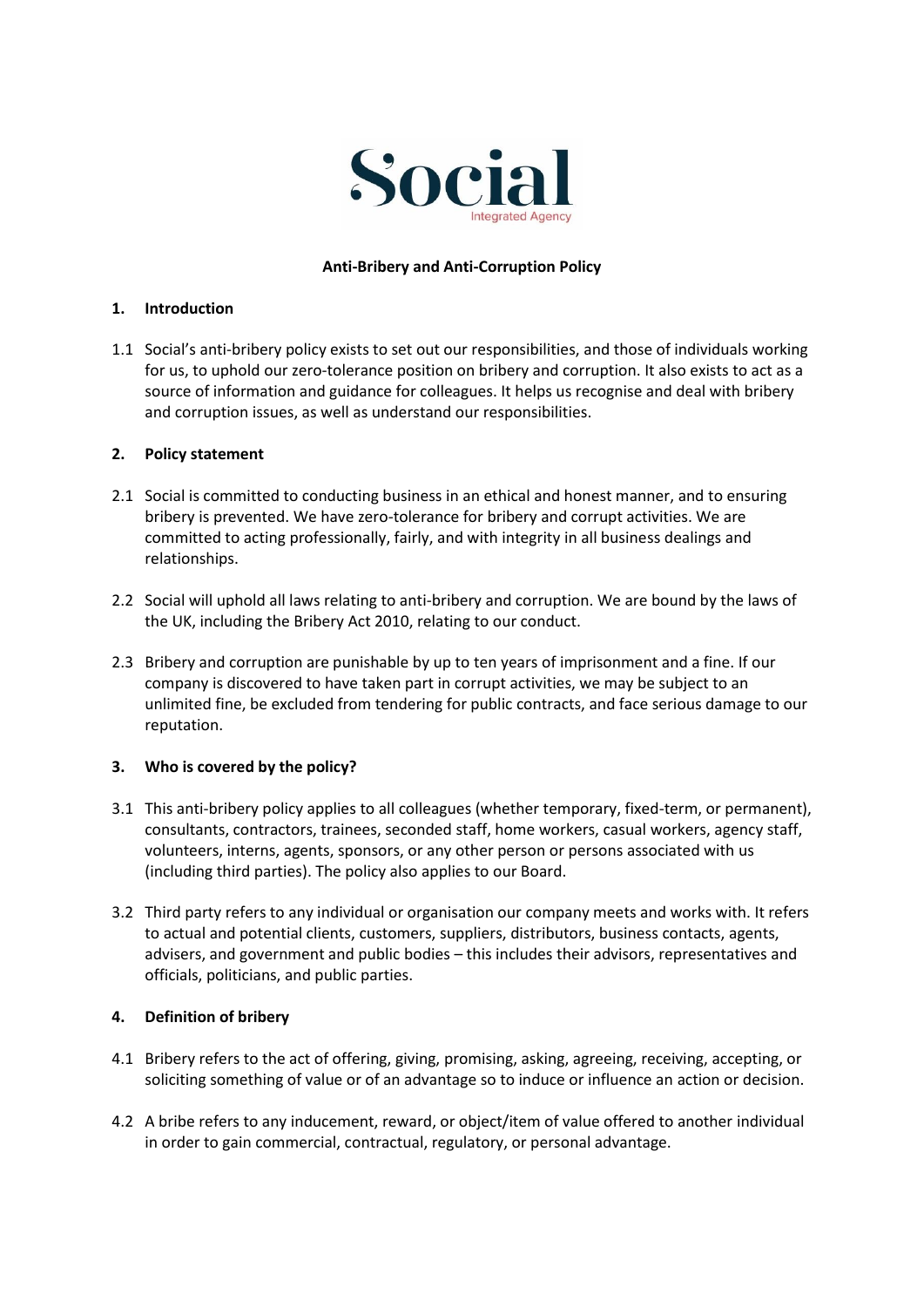- 4.3 Bribery is not limited to the act of offering a bribe. If an individual is on the receiving end of a bribe and they accept it, they are also breaking the law.
- 4.4 Bribery is illegal. We must not engage in any form of bribery, whether it be directly, passively (as described above), or through a third party (such as an agent or distributor). We must not accept bribes in any degree and if we are uncertain about whether something is a bribe or a gift or act of hospitality, we must seek further advice from our line manager or a Director.

# **5. What is and what is NOT acceptable**

5.1 This section of the policy refers to 4 areas: gifts and hospitality; facilitation payments; political contributions; and charitable contributions.

# 5.2 **Gifts and hospitality**

Social accepts normal and appropriate gestures of hospitality and goodwill (whether given to/received from third parties) so long as the giving or receiving of gifts meets the following requirements:

- a. It is not made with the intention of influencing the party to whom it is being given, to obtain or reward the retention of a business or a business advantage, or as an explicit or implicit exchange for favours or benefits.
- b. It is not made with the suggestion that a return favour is expected.
- c. It is in compliance with the law.
- d. It is given in the name of the company, not in an individual's name.
- e. It does not include cash or a cash equivalent (*e.g.* a voucher or gift certificate).
- f. It is appropriate for the circumstances (*e.g.* giving small gifts around Christmas or as a small thank you to a company for helping with a large project upon completion).
- g. It is of an appropriate type and value and given at an appropriate time, taking into account the reason for the gift.
- h. It is given/received openly, not secretly.
- i. It is not selectively given to a key, influential person, clearly with the intention of directly influencing them.
- j. It is not above a certain excessive value (usually in excess of £100).
- k. It is not offered to, or accepted from, a government official or representative or politician or political party.

Where it is inappropriate to decline the offer of a gift (i.e. when meeting with an individual who may take offence), the gift may be accepted so long as it is declared to your responsible Director, who will assess the circumstances.

As good practice, gifts given and received should always be disclosed to your responsible Director. Gifts from suppliers should always be disclosed.

# 5.3 **Facilitation Payments and Kickbacks**

Social does not accept and will not make any form of facilitation payments of any nature. We recognise that facilitation payments are a form of bribery that involves expediting or facilitating the performance of a public official for a routine governmental action.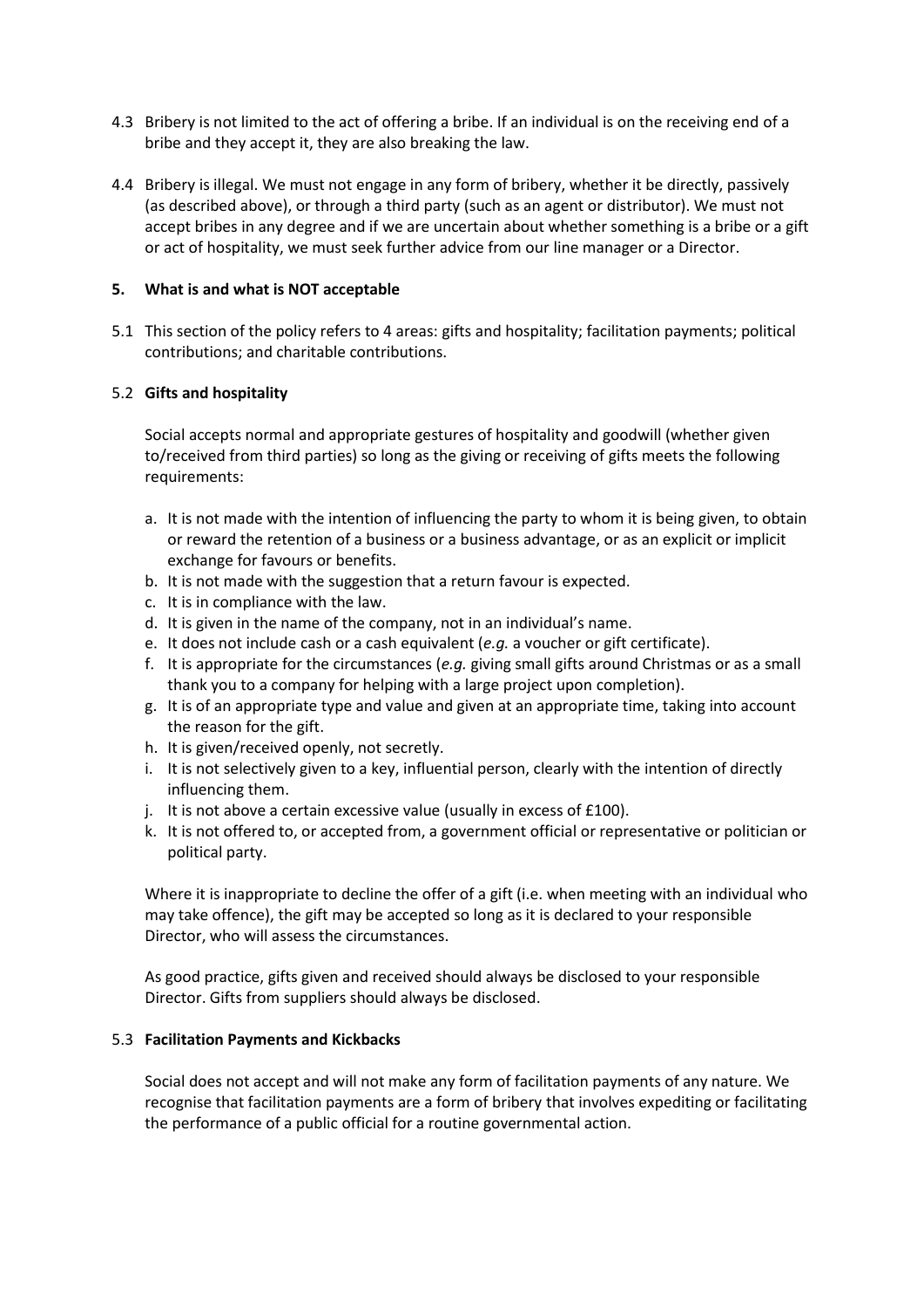We do not allow kickbacks to be made or accepted. We recognise that kickbacks are typically made in exchange for a business favour or advantage.

### 5.4 **Political Contributions**

Social will not make donations, whether in cash, kind, or by any other means, to support any political parties or candidates. We recognise this may be perceived as an attempt to gain an improper business advantage.

### 5.5 **Charitable Contributions**

Social encourages the act of donating to charities – whether through services, knowledge, time, or direct financial contributions (cash or otherwise) – and agrees to disclose all charitable contributions it makes.

Employees must be careful to ensure that charitable contributions are not used to facilitate and conceal acts of bribery. We will ensure that all charitable donations made are legal and ethical.

#### **6. Our responsibilities as employees**

- 6.1 As employees of Social we must all ensure we read, understand, and comply with the information contained within this policy, and with any training or other anti-bribery and corruption information we are given.
- 6.2 All employees and those under our control are equally responsible for the prevention, detection, and reporting of bribery and other forms of corruption. They are required to avoid any activities that could lead to, or imply, a breach of this anti-bribery policy.
- 6.3 If you have reason to believe or suspect that an instance of bribery or corruption has occurred or will occur in the future that breaches this policy, you must notify your responsible Director or a Group Director.
- 6.4 If any employee breaches this policy, they will face disciplinary action and could face dismissal for gross misconduct. Social has the right to terminate a contractual relationship with an employee if they breach this anti-bribery policy.

# **7. What happens if I need to raise a concern?**

7.1 This section of the policy covers 3 areas: how to raise a concern; what to do if you are a victim of bribery or corruption; and protection.

#### 7.2 **How to raise a concern (sometimes known as "whistleblowing")**

If you suspect an instance of bribery or corrupt activities you are encouraged to raise your concerns at the earliest possible stage. If you're uncertain about whether a certain action or behaviour can be considered bribery or corruption, you should speak to your line manager, your responsible Director or a Group Director.

7.3 We will familiarise all our employees with these whistleblowing procedures so employees can voice their concerns swiftly and confidentially.